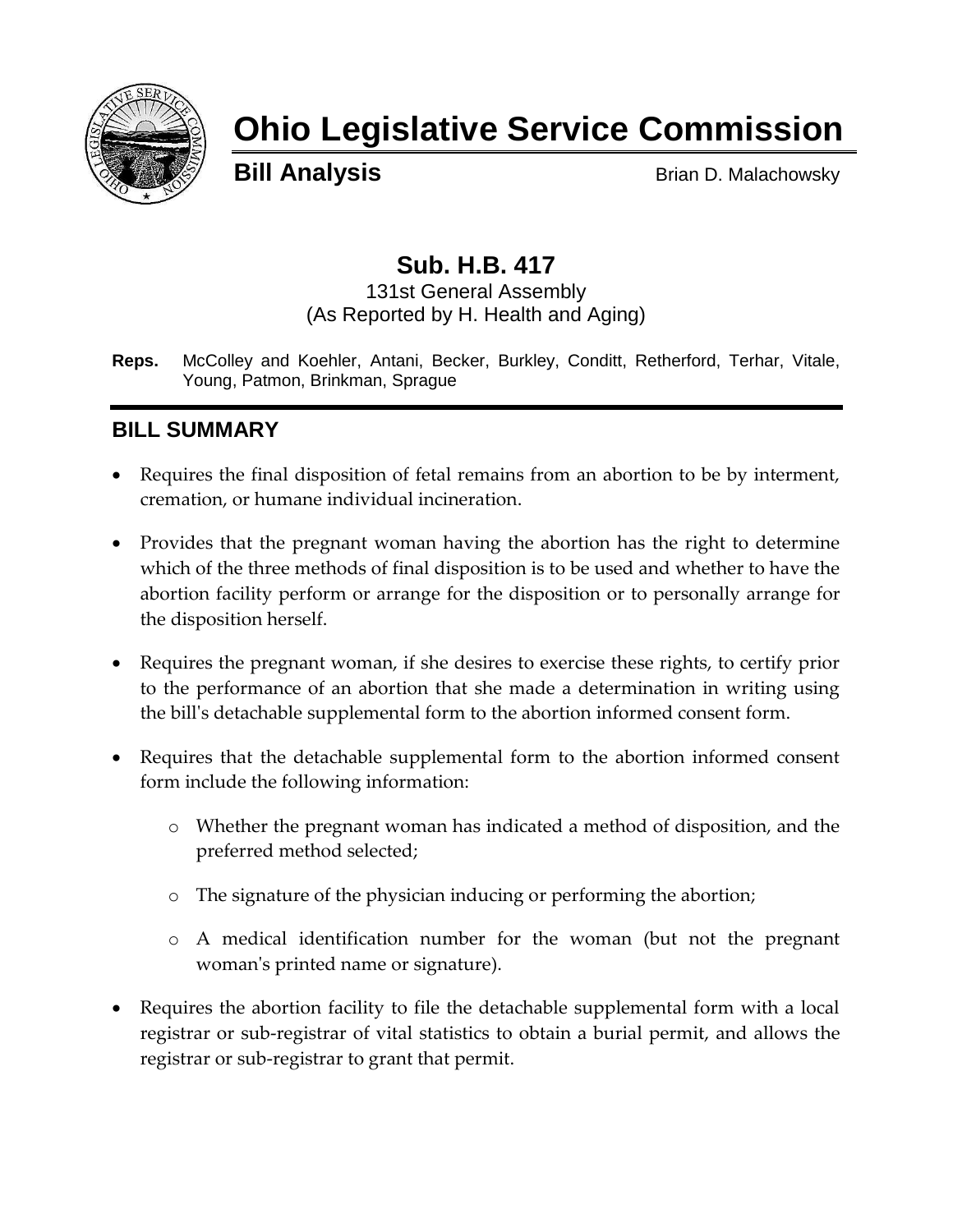- Requires parental, guardian, or custodian consent in writing to the written final disposition determination made on the detachable supplemental form by the pregnant woman if she is under 18 years of age, unmarried, and unemancipated, unless a court order authorizing consent to the abortion was issued.
- Requires humane individual incineration of fetal remains to be performed in a sterile incinerator and prohibits the remains of an individual fetus from simultaneously being incinerated with remains belonging to another fetus or any other items or medical waste.
- Prohibits an abortion facility from releasing fetal remains or arranging for their final disposition until the facility obtains or makes a final disposition determination or, if applicable, obtains parental, guardian, or custodian consent to the determination.
- Requires an abortion facility to document in the woman's medical record the final disposition determination, and if applicable, the parental, guardian, or custodian consent to the determination.
- Requires an abortion facility to maintain evidentiary documentation of the final disposition determination and the date and method of the disposition of all fetal remains from the facility.
- Requires an abortion facility to have written policies and procedures for the interment, cremation, or humane individual incineration of fetal remains from the facility.
- Generally requires an abortion facility to pay for the interment, cremation, or humane individual incineration of the fetal remains.
- Requires the pregnant woman to pay for any expenses if her final disposition determination specifies a method or process of interment, cremation, or humane individual incineration that is not provided by the facility.
- Requires the Director of Health to adopt rules necessary to carry out the bill's provision within six months of the effective date, including rules that prescribe the following:
	- o The method in which pregnant women who seek abortions are informed of the right to determine the final disposition of fetal remains and the available options for such disposition;
	- o The detachable supplemental form in which a woman makes a disposition determination and the parental, guardian, or custodian consent form;

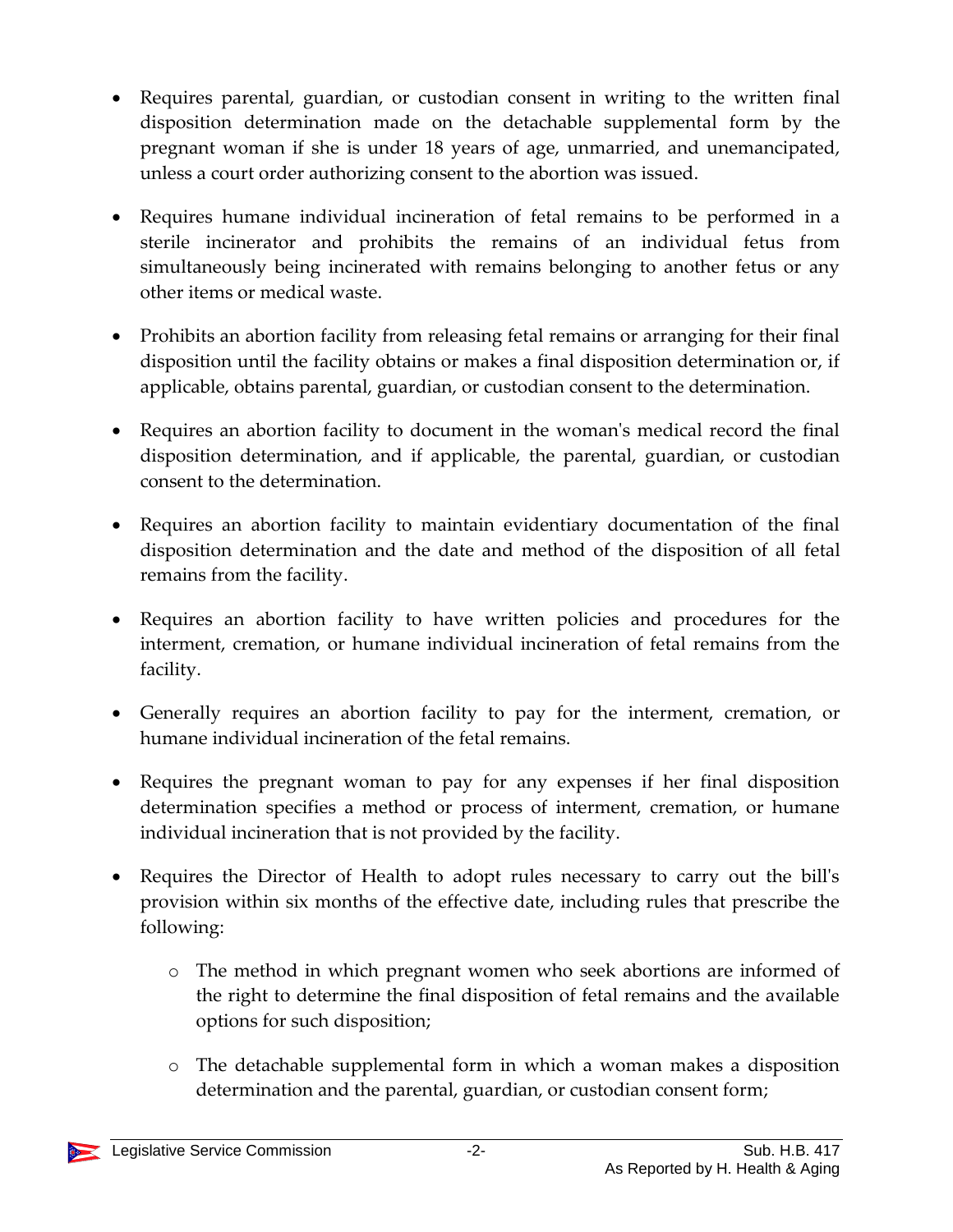- o Procedures to complete the detachable supplemental form a reasonable time after a medical emergency or necessity has ended, when the emergency or necessity prevented the form's completion.
- Requires the Director to implement the rules adopted under the bill, and allows the following to file injunctions to restrain a violation or threat of violation of the rules:
	- o The Director;
	- o The Attorney General;
	- o The county prosecutor;
	- o The city director of law, township director of law, or legal counsel for a village.
- Provides that the bill does not limit the provisions regarding fetal death certificates for the product of human conception of at least 20 weeks of gestation.
- Prohibits the violation of certain provisions of the bill and makes knowing violation of the prohibition the criminal offense of failure to dispose of fetal remains humanely, a first degree misdemeanor.
- Provides that a woman who had an abortion is not guilty of a violation of the prohibition if the fetal remains are not disposed of in compliance with the bill's provisions.
- Delays the application of the prohibition until the Director adopts the rules to carry out the bill's provisions.

# **CONTENT AND OPERATION**

# **Requirement for interment, cremation, or humane individual incineration**

The bill requires that an abortion facility possessing fetal remains to either (1) dispose or arrange for the disposal of the remains through interment, cremation, or humane individual incineration, or (2) provide the remains to the woman who had the abortion and who made a disposition determination (see "**Disposition determination**," below) for the woman to dispose of the fetal remains by interment, cremation, or humane individual incineration.<sup>1</sup>

 $1$  R.C. 3728.02.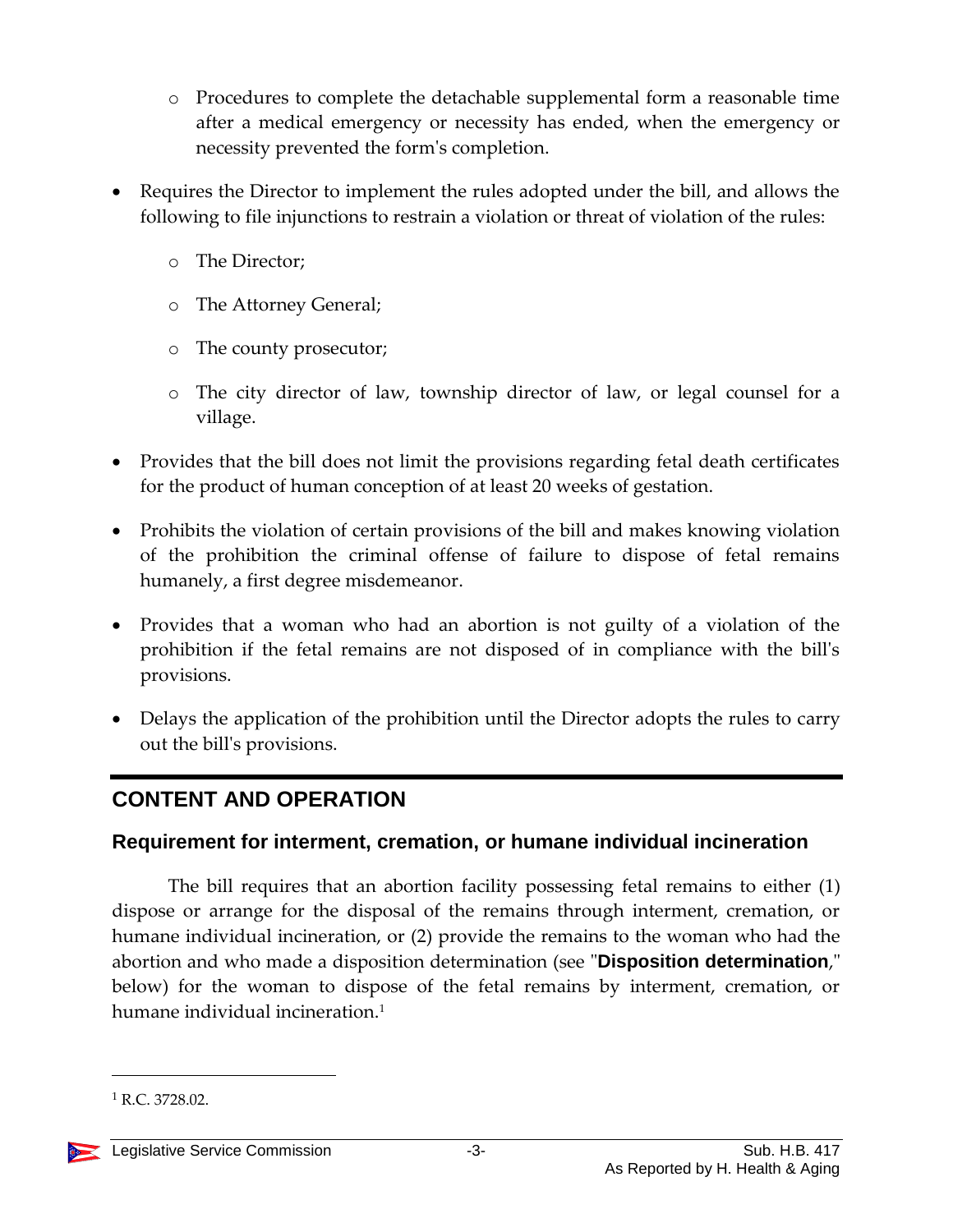The bill defines "fetal remains" as the entire fetus or any of its parts removed from the pregnant woman's uterus by an abortion, irrespective of the duration of the pregnancy. Under continuing law, "abortion" means the purposeful termination of a human pregnancy by any person, including the pregnant woman herself, with an intention other than to produce a live birth or to remove a dead fetus or embryo.<sup>2</sup>

The bill defines "abortion facility" as a facility in which abortions are induced or performed that is an ambulatory surgical facility or any other facility in which abortion is legally provided.<sup>3</sup> Ambulatory surgical facilities are those that provide outpatient surgery or anesthesia, both of which (1) function separately from a hospital's inpatient surgical services and from private physician, podiatrist, and dentist offices, and (2) are in a building distinct from another that provides inpatient care.<sup>4</sup> "Interment" means the burial or entombment of fetal remains.<sup>5</sup> "Cremation" means the technical process of using heat and flame to reduce human or animal remains to bone fragments or ashes or any combination thereof. "Cremation" includes processing and may include the pulverization of bone fragments.<sup>6</sup>

Additionally, the bill requires that if the disposition of "humane individual incineration" is to be performed it must be done in a sterile incinerator and the fetal remains cannot be simultaneously incinerated with other remains belonging to another fetus or medical waste $<sup>7</sup>$ </sup>

#### **Disposition determination**

#### **Pregnant woman's rights**

The bill grants a pregnant woman who has an abortion has the following rights regarding the fetal remains:

(1) The right to determine whether the final disposition will be by interment, cremation, or humane individual incineration;

<sup>2</sup> R.C. 2919.11, not in the bill.

 $3$  R.C. 3728.01(A).

<sup>4</sup> R.C. 3702.30, not in the bill.

 $5$  R.C. 3728.01(E).

 $6$  R.C. 3728.01(B) and R.C. 4717.01, not in the bill.

<sup>7</sup> R.C. 3728.03.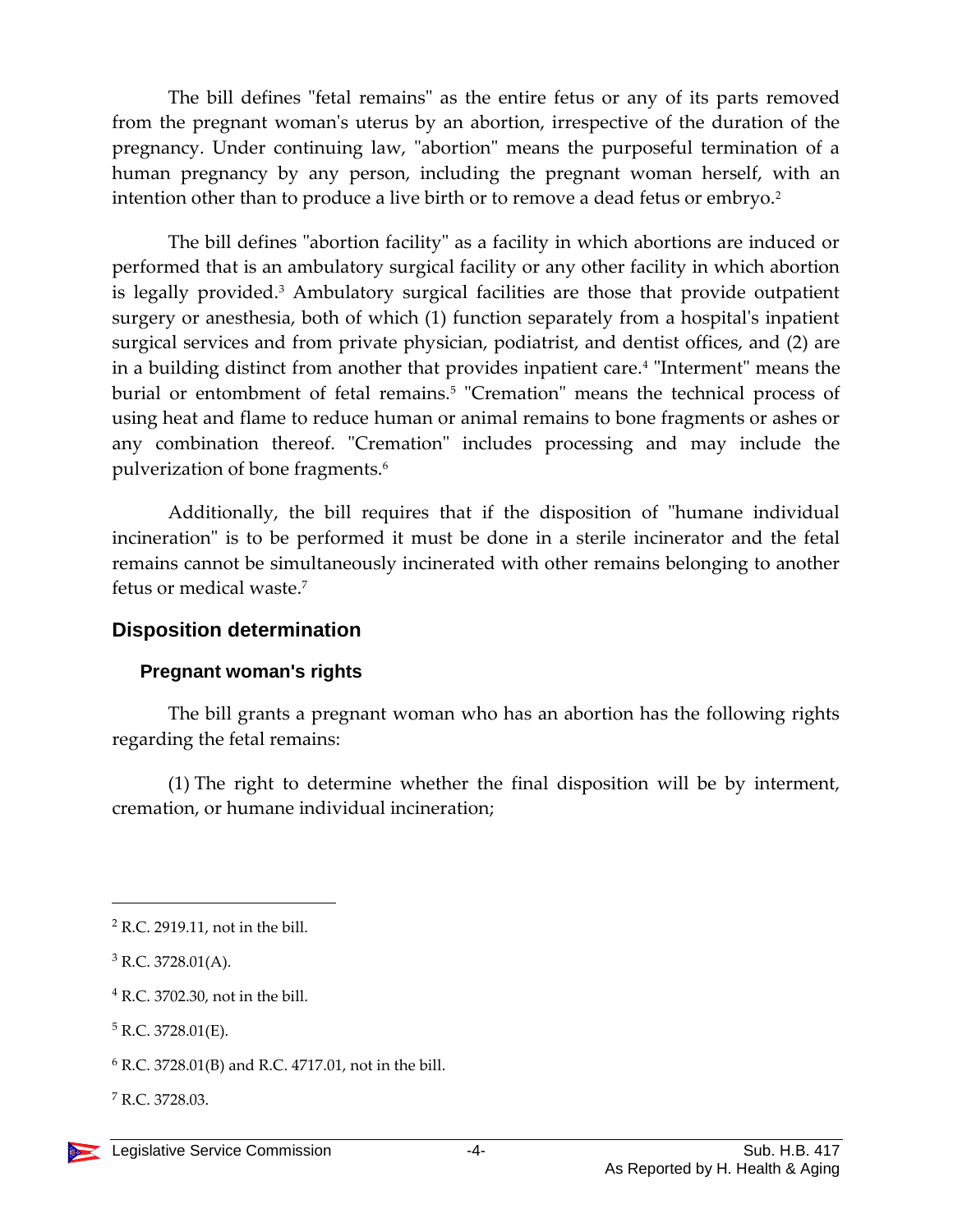(2) To have the abortion facility perform or arrange for the interment, cremation, or humane individual incineration;

(3) To personally arrange for the interment, cremation, or humane incineration.<sup>8</sup>

To exercise these rights, the woman must express the determination in writing, using a detachable supplemental form prescribed by the Director of Health (see "**Supplemental form to abortion informed consent form**," below).<sup>9</sup>

If the woman does not desire to exercise these rights, the bill requires the abortion facility to determine whether final disposition will be by interment, cremation, or humane individual incineration.<sup>10</sup>

#### **Requirements for minor women**

Under the bill, a minor woman may exercise the right to determine the final disposition of the fetal remains after first obtaining consent from one of her parents, her guardian, or her custodian or after a court has issued an order authorizing the abortion without consent.

#### **Consent for a minor**

A pregnant woman who is under 18, unmarried, and unemancipated must obtain consent from one of her parents, her guardian, or her custodian to the final disposition determination she makes using the detachable supplemental form, as described above. The parental, guardian, or custodian consent to the disposition also must be made in writing using a form prescribed by the Director of Health (see "**Other**  rules," below).<sup>11</sup>

#### **Court order**

The bill also provides that consent to a final disposition is not required if the abortion was authorized by a court without consent from one of the woman's parents, her guardian, or her custodian.<sup>12</sup> Under continuing law, a pregnant minor generally needs consent of a parent, guardian, or custodian for her abortion. But, if one or both of

 $9$  R.C. 3728.05(A)(1).

 $10$  R.C. 3728.05(A)(2).

 $12$  R.C. 3728.05(B)(2).



<sup>8</sup> R.C. 3728.04.

<sup>11</sup> R.C. 3728.05(B)(1).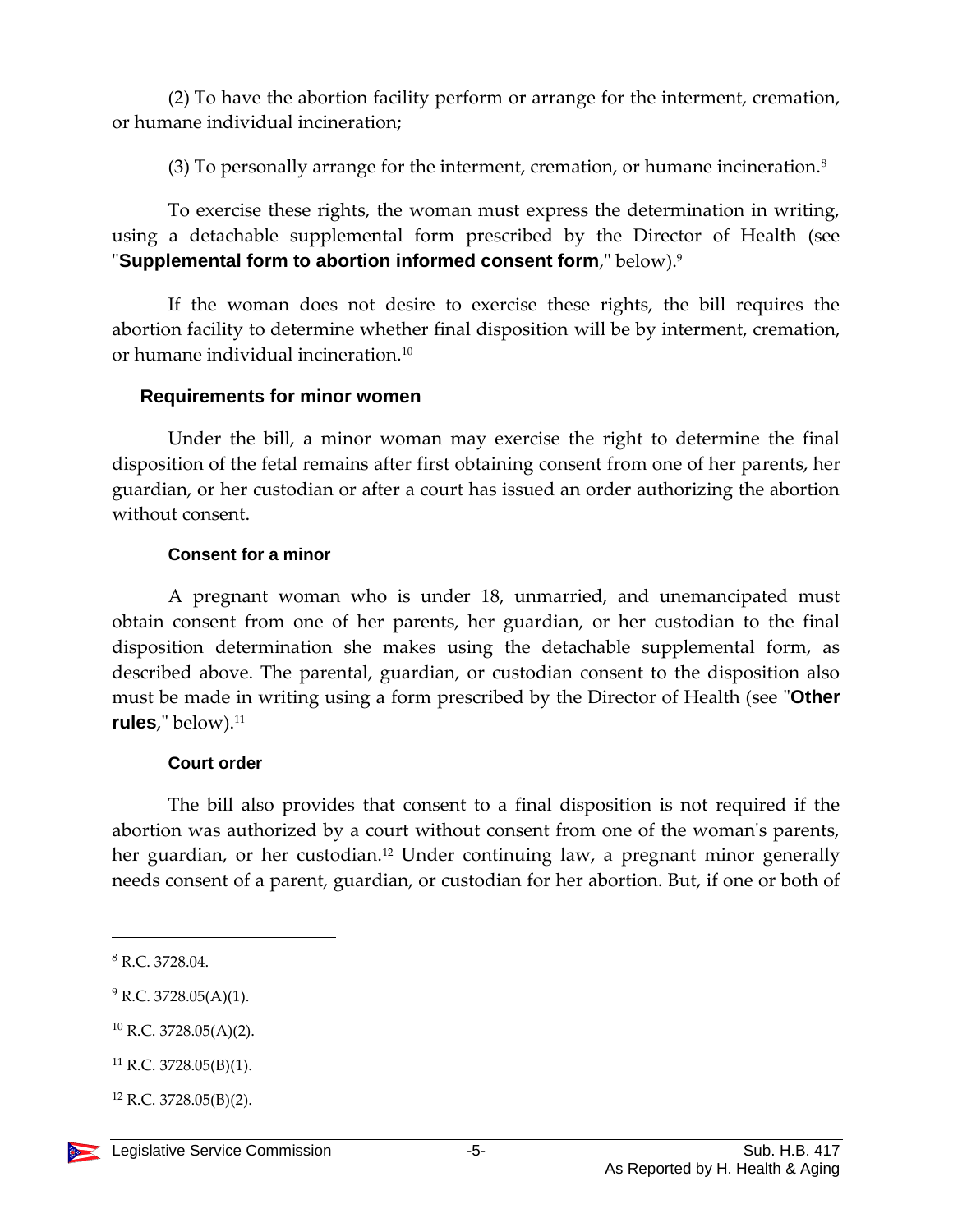the following applies to the pregnant minor, a juvenile court may authorize the abortion:

(1) She is sufficiently mature and well enough informed to intelligently decide whether to have an abortion without the notification of her parents, guardian, or custodian;

(2) That one or both of her parents, her guardian, or her custodian was engaged in a pattern of physical, sexual, or emotional abuse against her, or that the notification of her parents, guardian, or custodian otherwise is not in her best interest.<sup>13</sup>

### **Supplemental form to abortion informed consent form**

The bill adds the disposition determination to the procedures that must be followed prior to a woman having an abortion. Under continuing law, a woman must sign a form consenting to the abortion and that she certifies that she received certain information and materials and that she consents to the particular abortion voluntarily, knowingly, intelligently, and without coercion. The bill adds that she must also certify that if she desires to exercise her rights (see "**Pregnant woman's rights**," above) the applicable requirements for the disposition determination have been met.<sup>14</sup>

#### **Form must include**

The bill requires the Director of Health to adopt rules under the Administrative Procedure Act (R.C. Chapter 119.), not later than six months after the bill's effective date, that prescribe a detachable supplemental form to the above abortion informed consent form that:

- Is consistent with the abortion informed consent law;
- Indicates whether the pregnant woman indicated a preference for the method of disposal of the fetal remains and the preferred method selected;
- Provides for the signature of the physician who is to perform or induce the abortion; and
- Provides for a medical identification number for the pregnant woman but does not provide for the pregnant woman's printed name or signature.<sup>15</sup>

<sup>13</sup> R.C. 2151.85(A) and 2919.12, neither in the bill.

 $14$  R.C. 2317.56(B)(4)(c).

 $15$  R.C. 2317.56 and 3728.14(C)(1).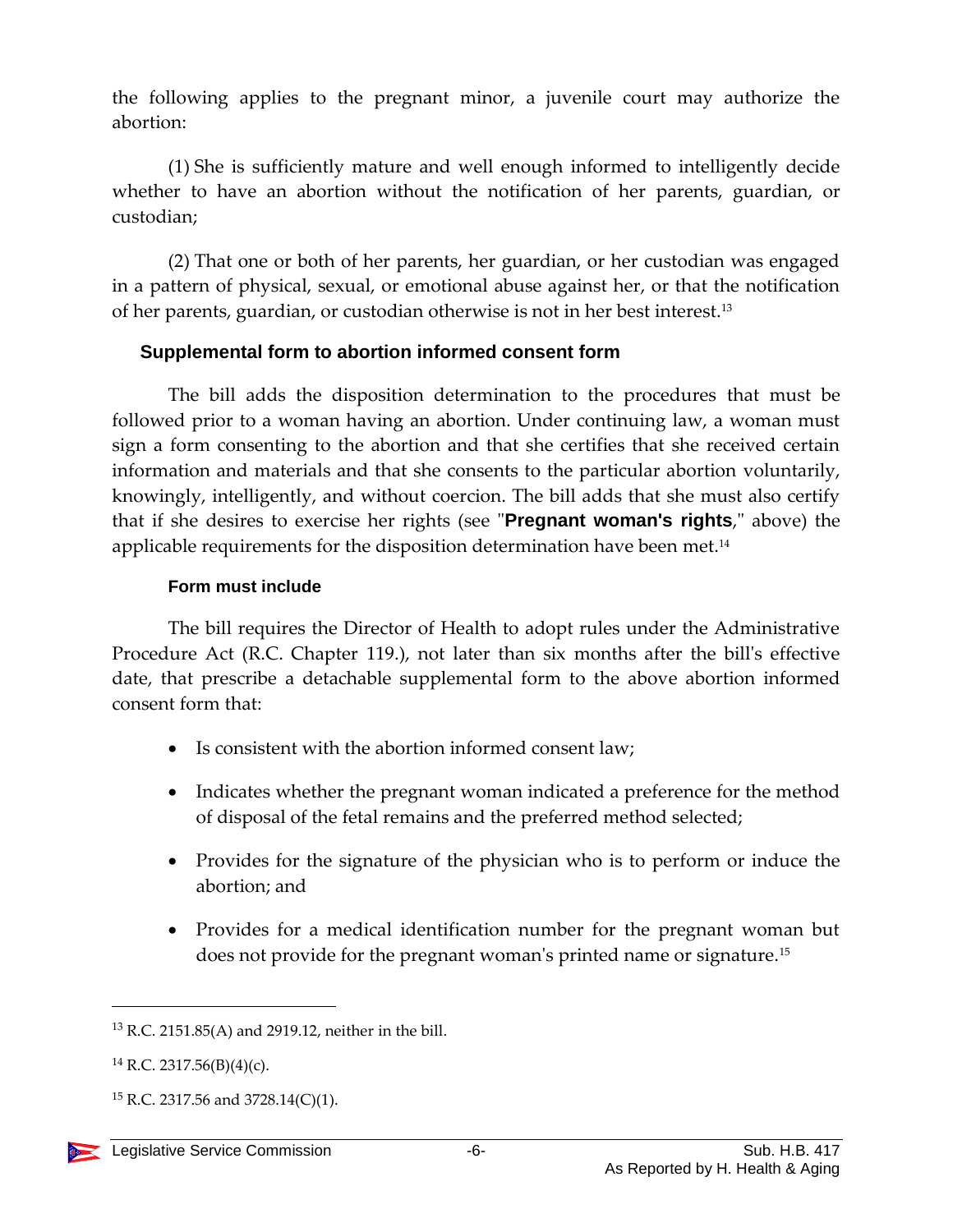#### **Medical emergency**

The bill, as part of the rules adopted for the detachable supplemental form, also requires the Director to prescribe procedures for when a medical emergency or medical necessity prevents the pregnant woman from signing the detachable supplemental form. The procedures must provide for completion of the form a reasonable time after the medical emergency or medical necessity has ended.<sup>16</sup>

## **Abortion facility requirements**

Under the bill, an abortion facility is prohibited from releasing the fetal remains, or arranging for their interment, cremation, or humane individual incineration until it obtains or makes a final disposition determination and, if applicable, parental, guardian, or custodian consent for a minor.<sup>17</sup>

#### **Required documentation**

The bill requires an abortion facility to document in the pregnant woman's medical record the final disposition determination made, and if applicable, the parental, guardian, or custodian consent for the disposition determination.<sup>18</sup> A facility also must maintain evidentiary documentation demonstrating the date and method of the disposition of all fetal remains from the facility.<sup>19</sup>

### **Facility written policies and procedures**

The bill requires an abortion facility to have written policies and procedures for interment, cremation, or humane individual incineration of fetal remains from the facility.<sup>20</sup>

### **Burial permits**

The bill requires an abortion facility in possession of fetal remains to file the supplemental detachable form with the local registrar or sub-registrar of vital statistics to obtain a burial permit. Likewise, the bill permits a local registrar or sub-registrar to

<sup>17</sup> R.C. 3728.06.

<sup>20</sup> R.C. 3728.12.



 $16$  R.C. 3728.14(C)(2). A corrective amendment is needed to change the signature requirement to a completion requirement regarding the pregnant woman because the form prescribed by the Director is not to have the woman's name or signature.

<sup>18</sup> R.C. 3728.10.

<sup>19</sup> R.C. 3728.11.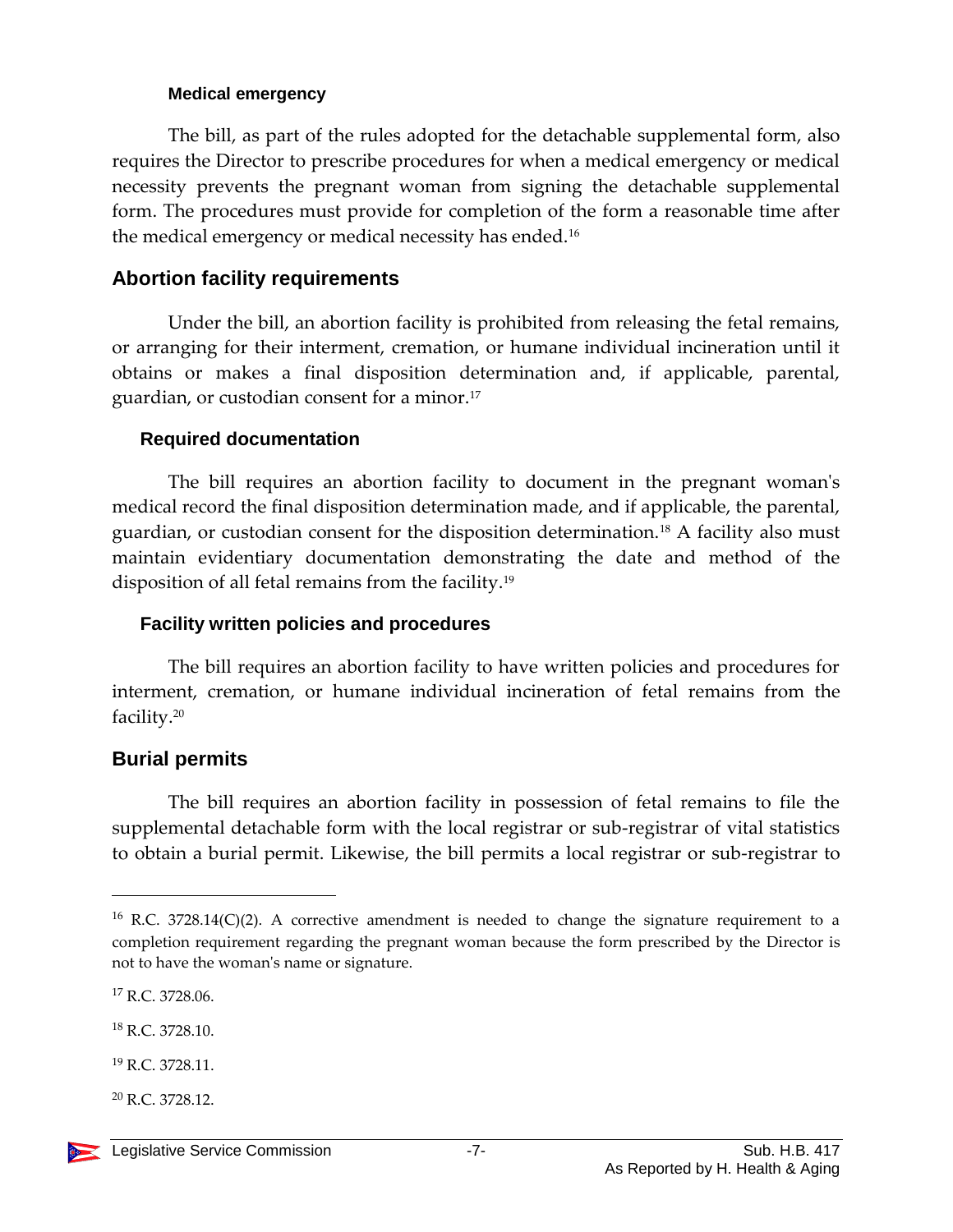issue a burial permit after receiving a properly executed supplemental form (see "**Informed consent**," above). Continuing law prohibits a funeral director from interring, cremating, or otherwise disposing of a body without a burial permit.<sup>21</sup>

## **Financial responsibility**

Under the bill, an abortion facility must pay for the costs of the interment, cremation, or humane individual incineration of fetal remains, unless the disposition determination indicates a method or process of interment, cremation, or humane individual incineration that is not offered at the facility. If the pregnant woman chooses a final disposition that is not offered by the facility, she is required to pay for those expenses.<sup>22</sup>

# **Other rules**

The bill requires the Director of Health, in accordance with the Administrative Procedure Act (R.C. Chapter 119.), to adopt certain other rules that must be consistent with the abortion informed consent laws and also necessary to carry out the bill's provisions not later than six months after the bill's effective date. Specifically, the Director must adopt rules that prescribe the following:<sup>23</sup>

- The method in which pregnant women who seek abortions are informed of the right to determine final disposition of fetal remains, and the available options for such disposition;
- The parental, guardian, or custodian consent form described in "**Consent for a minor**."

# **Injunctive powers to enjoin rules violations**

The bill requires the Director of Health to implement the rules adopted under the bill. The bill also allows the Director or a government attorney to apply for injunctions with the court of common pleas to restrain a violation or threat of violation of the rules. The bill further provides that the action is an additional remedy not dependent on the adequacy of the remedy at law.<sup>24</sup>

A "government attorney" under the bill is any of the following:

<sup>21</sup> R.C. 3705.17 and 3728.13.

<sup>22</sup> R.C. 3728.09.

<sup>&</sup>lt;sup>23</sup> R.C. 2317.56, 3701.341, and 3728.14(A) and (B).

 $^{24}$  R.C. 3701.3412(B).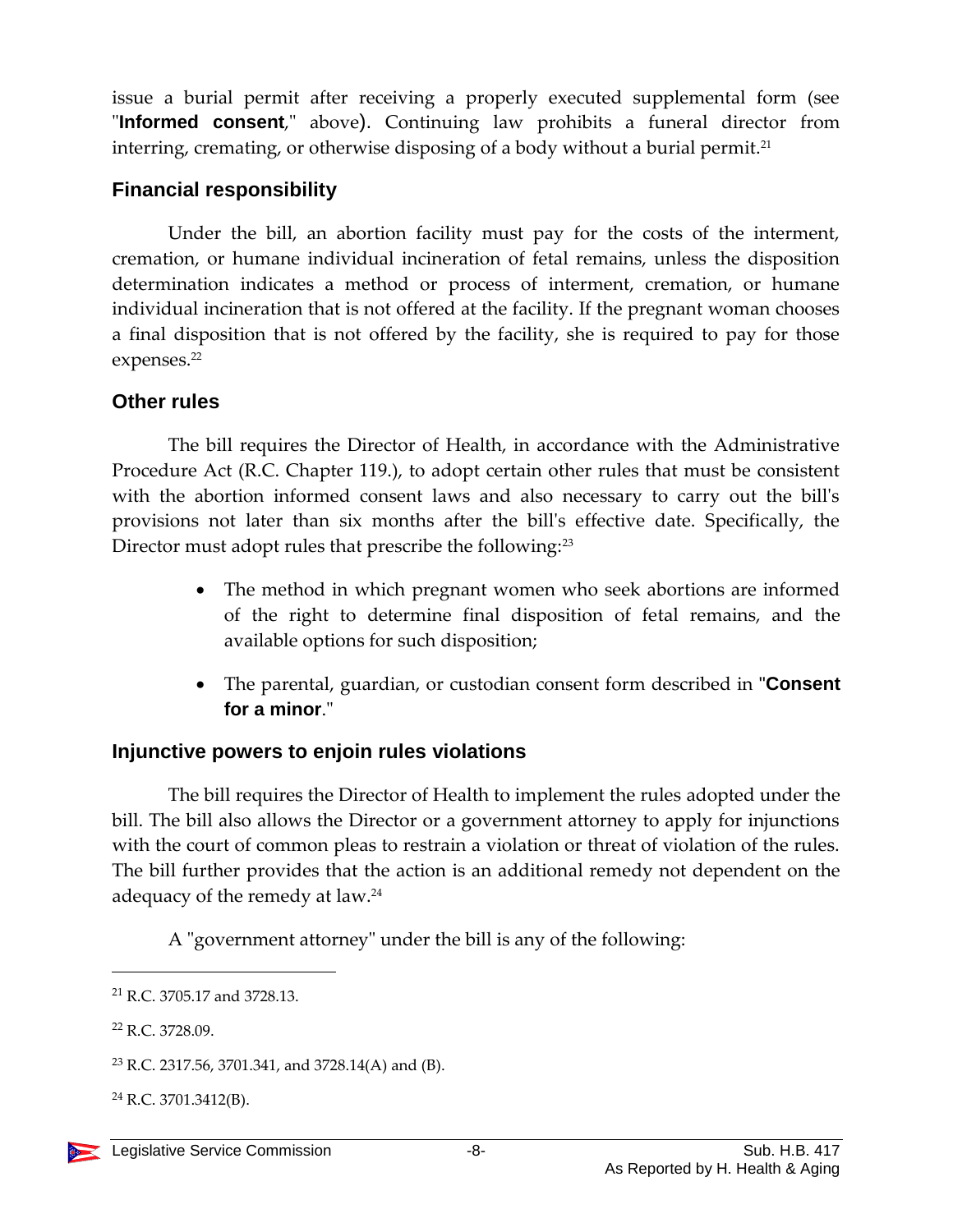- The Attorney General;
- The county prosecuting attorney with proper jurisdiction;
- The city director of law, township director of law, or legal counsel for a village with proper jurisdiction.<sup>25</sup>

# **Prohibition and penalty**

The bill prohibits any person from failing to comply with the following provisions:

- The final disposition of fetal remains from an abortion must be by interment, cremation, or humane individual incineration.
- The requirements for the performance of humane individual incineration of fetal remains.
- An abortion facility may not release fetal remains, or arrange for their interment, cremation, or humane individual incineration, until it obtains or makes a final disposition determination, and if applicable, the consent.
- An abortion facility must document in the woman's medical record the final disposition determination made, and if applicable the parental, guardian, or custodian consent.
- An abortion facility must maintain evidentiary documentation demonstrating the date and method of the disposition of all fetal remains.

Whoever knowingly violates any of these provisions is guilty of failure to dispose of fetal remains humanely, a misdemeanor of the first degree.

# **Delayed enforcement**

The bill provides that its penalty will not apply until the Director adopts the rules required under the bill. 26

# **Pregnant woman not liable**

The bill provides that a pregnant woman is not guilty of committing, attempting to commit, complicity in the commission of, or conspiracy in the commission of a

<sup>26</sup> Section 3.

 $25$  R.C. 3701.3412(A).